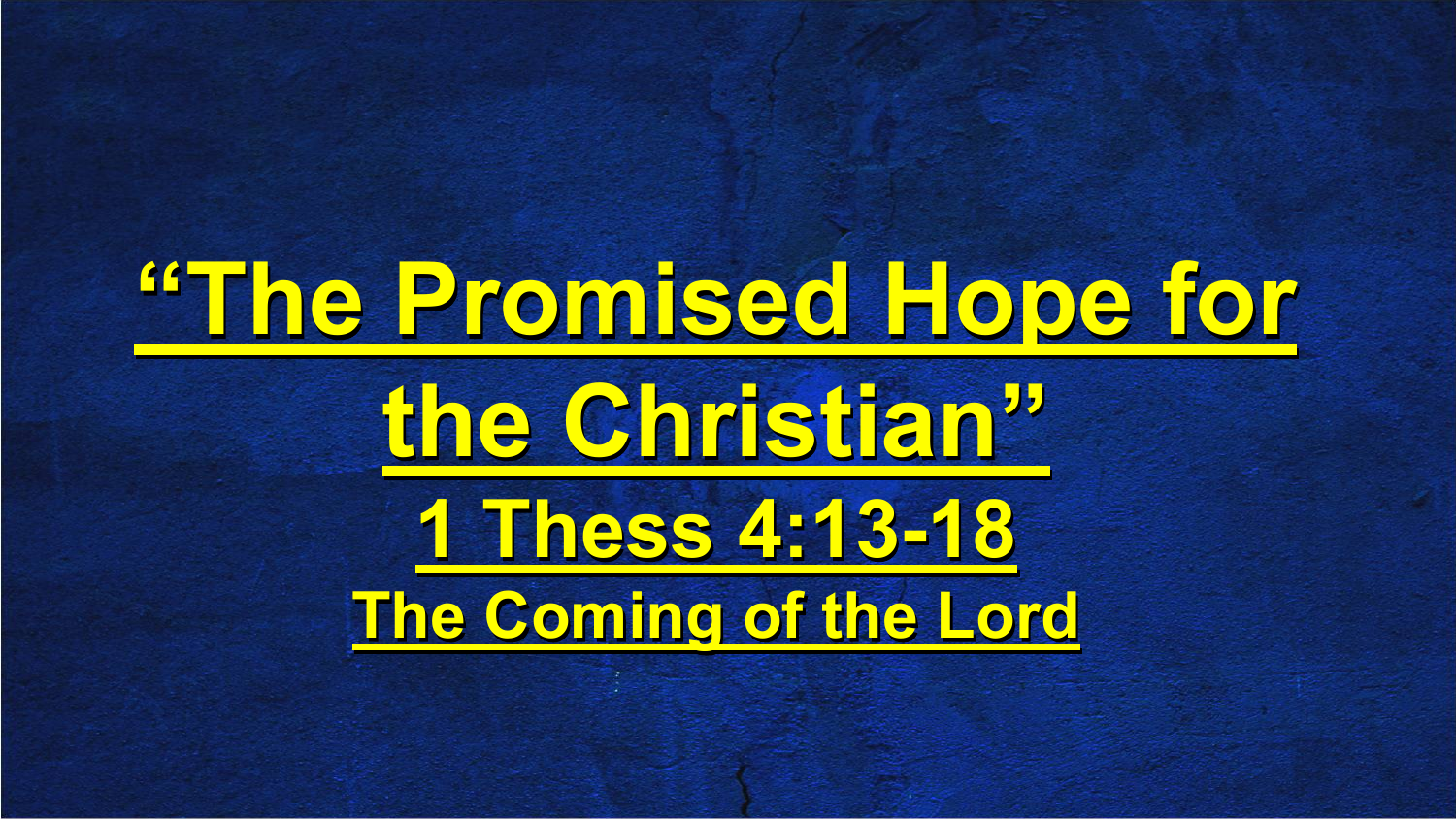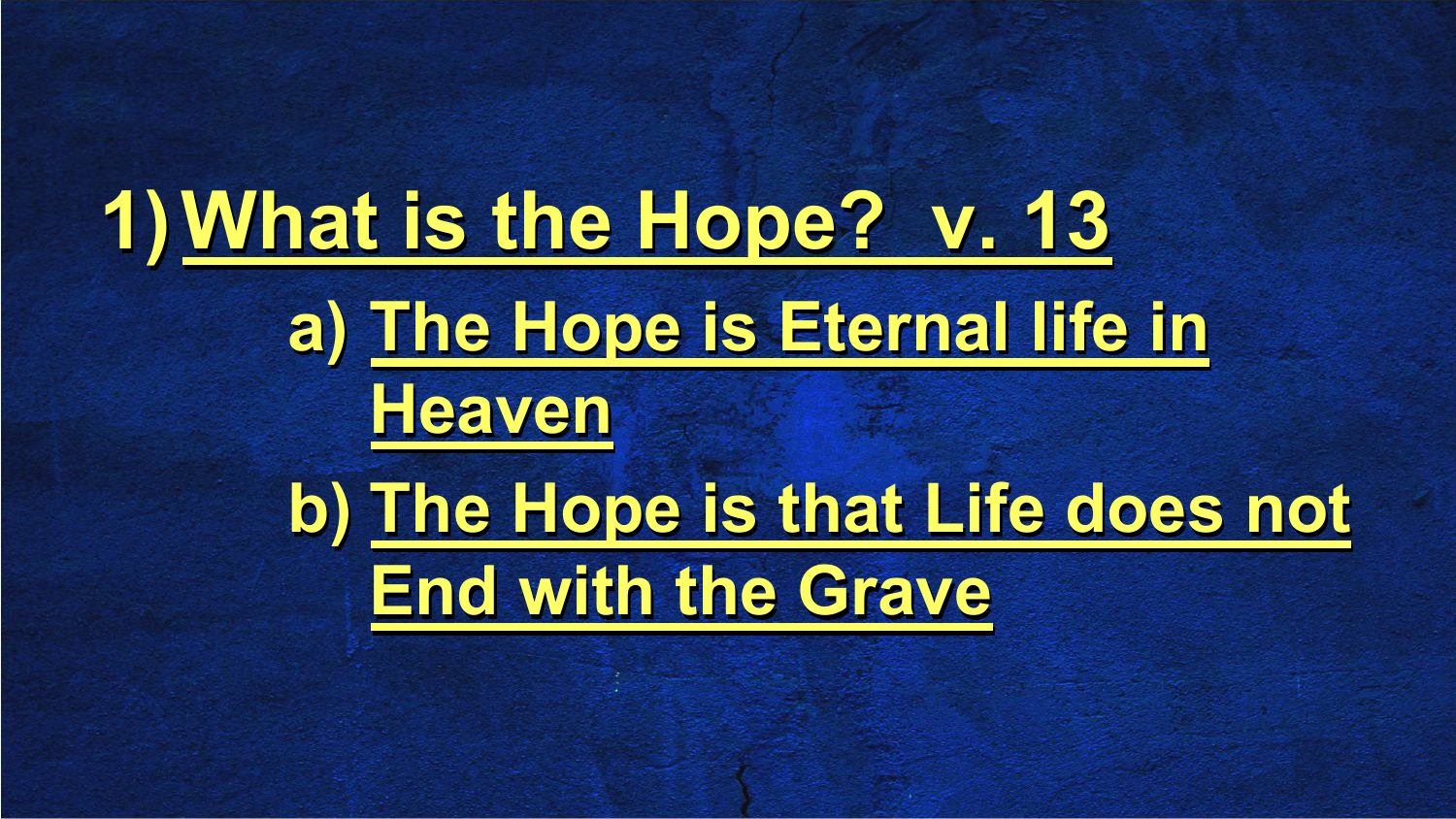#### **1)What is the Hope? v. 13 (Cont.) c) The Hope is we will see loved ones AGAIN**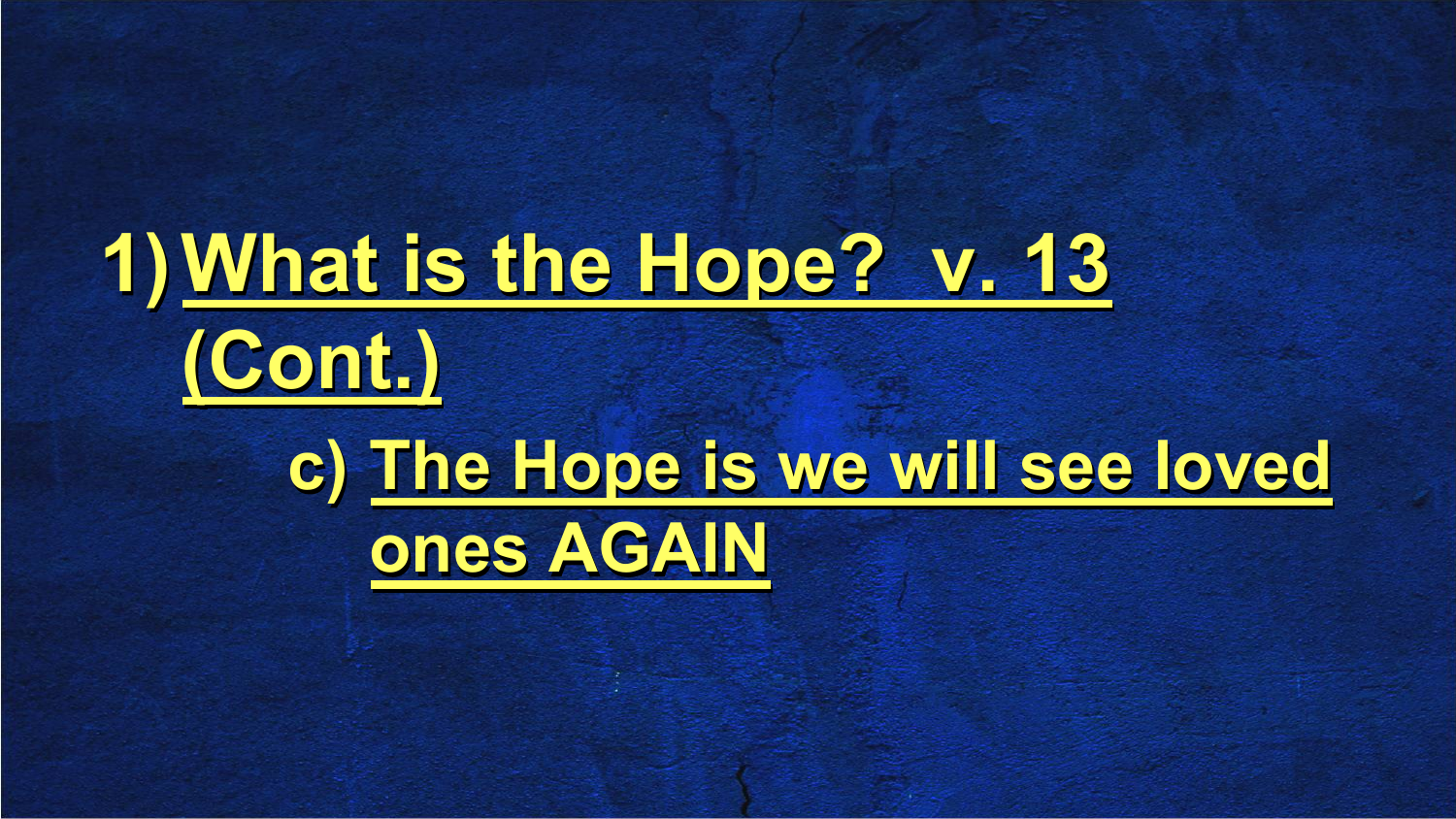#### **2) The Reason for the Hope v. 14 a) We Believe b) What do we Believe?**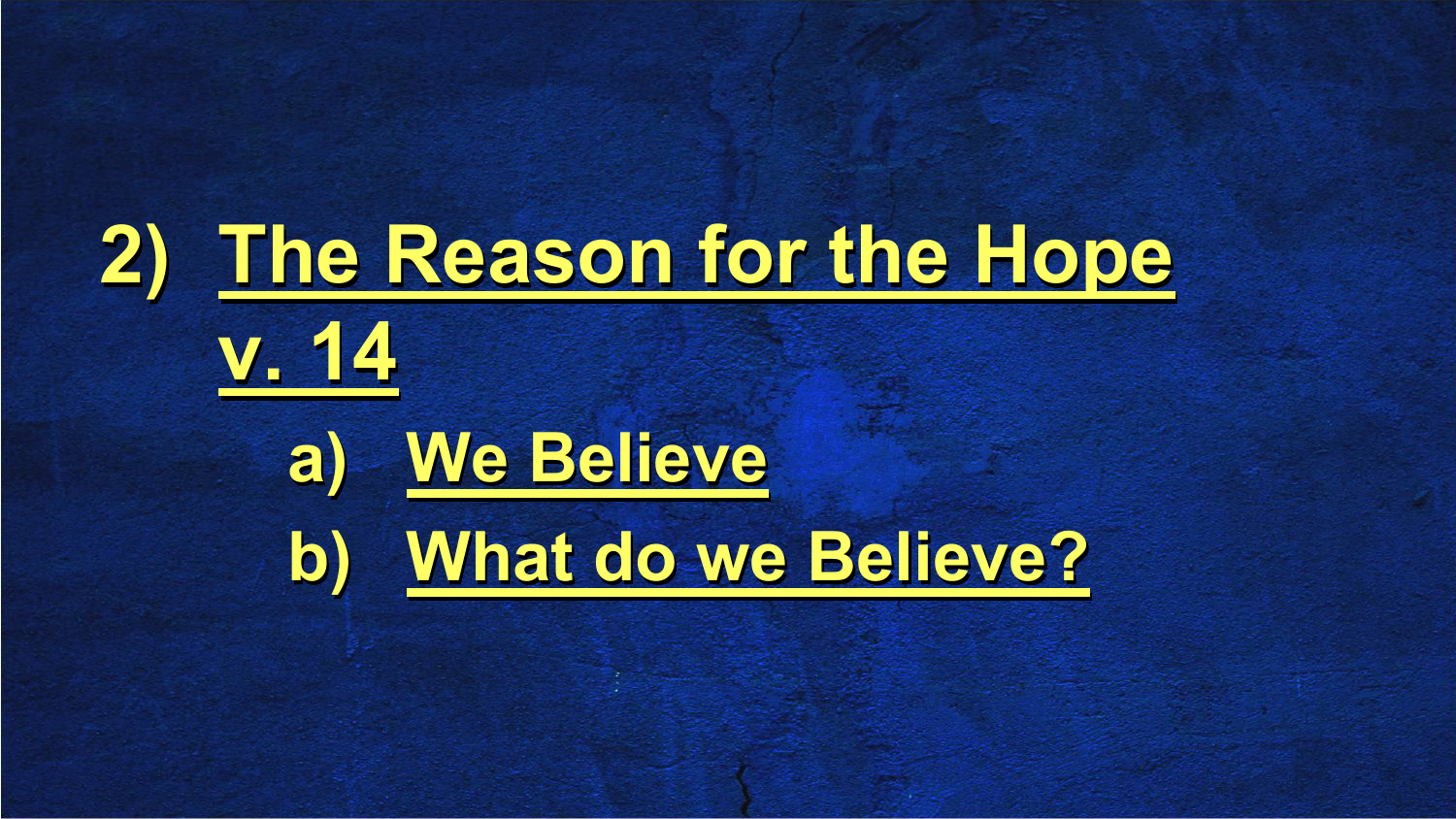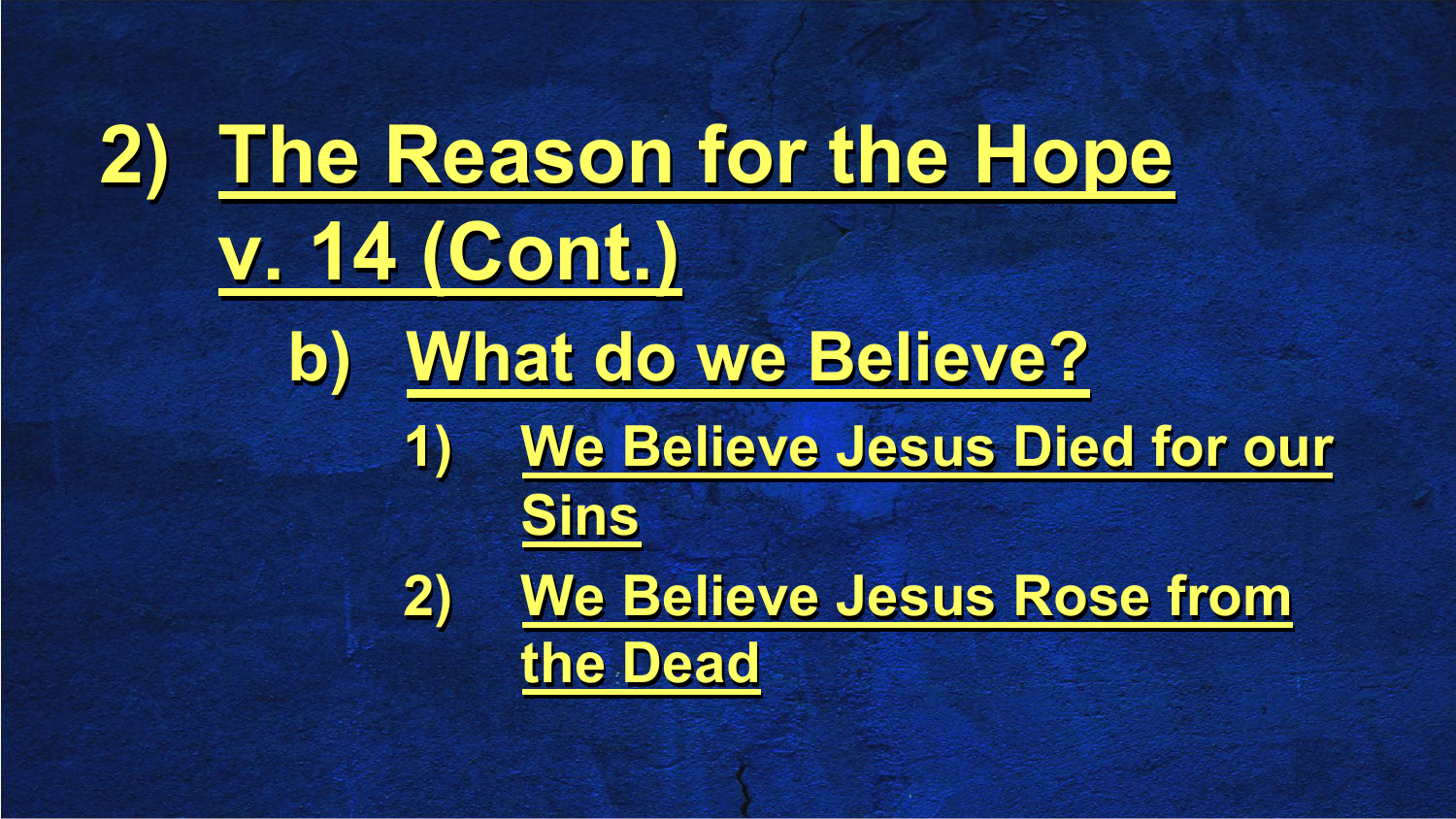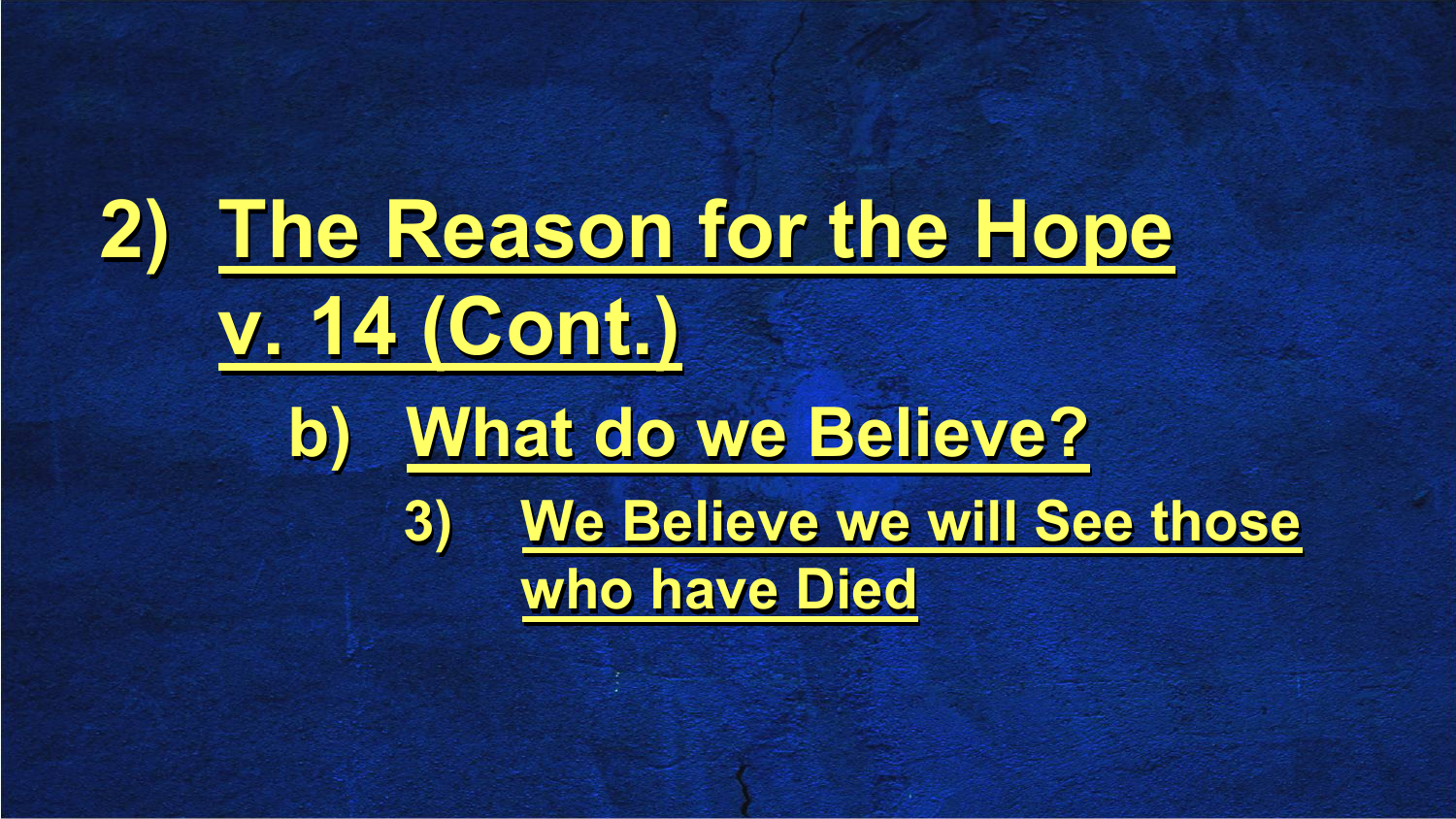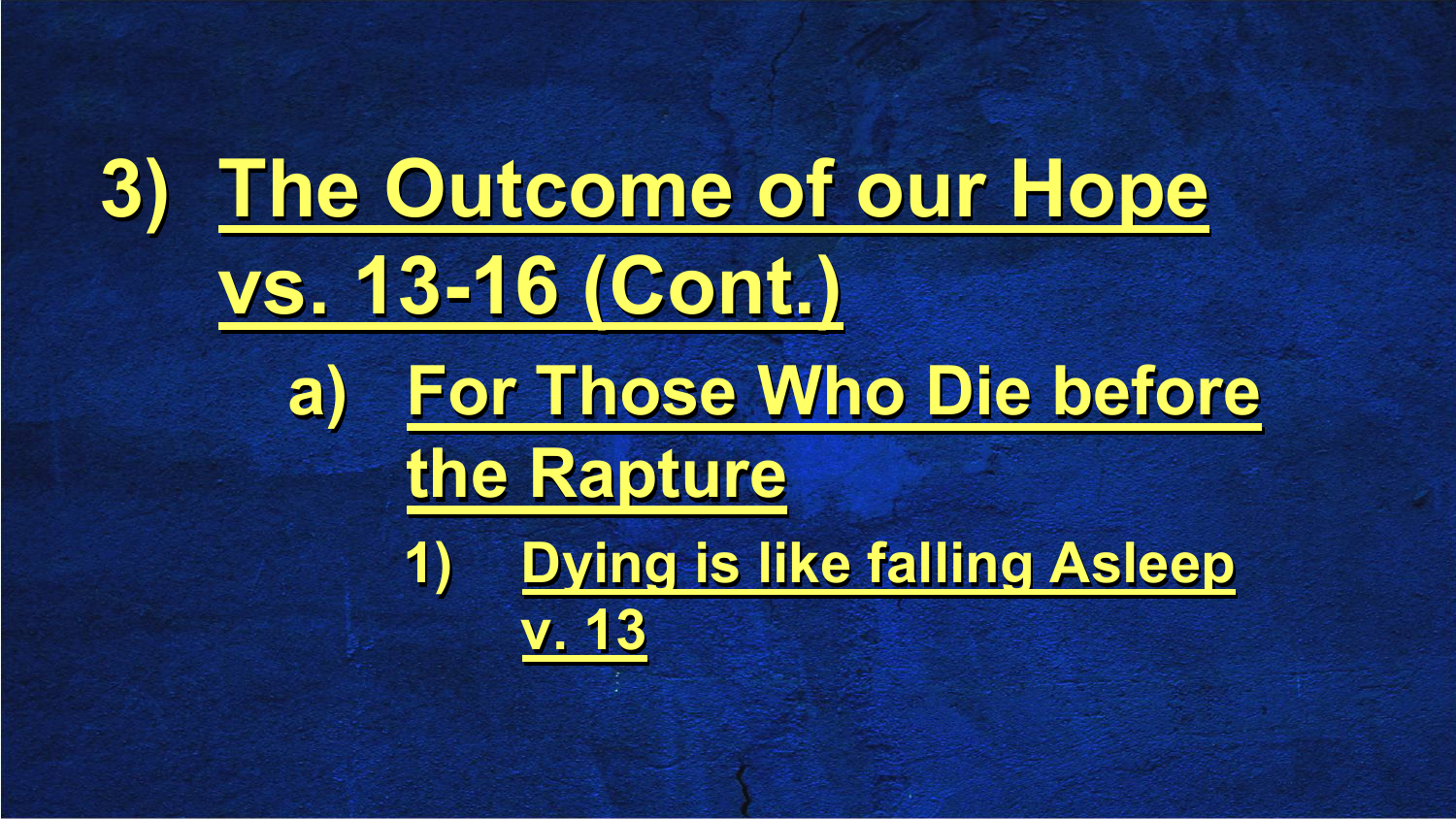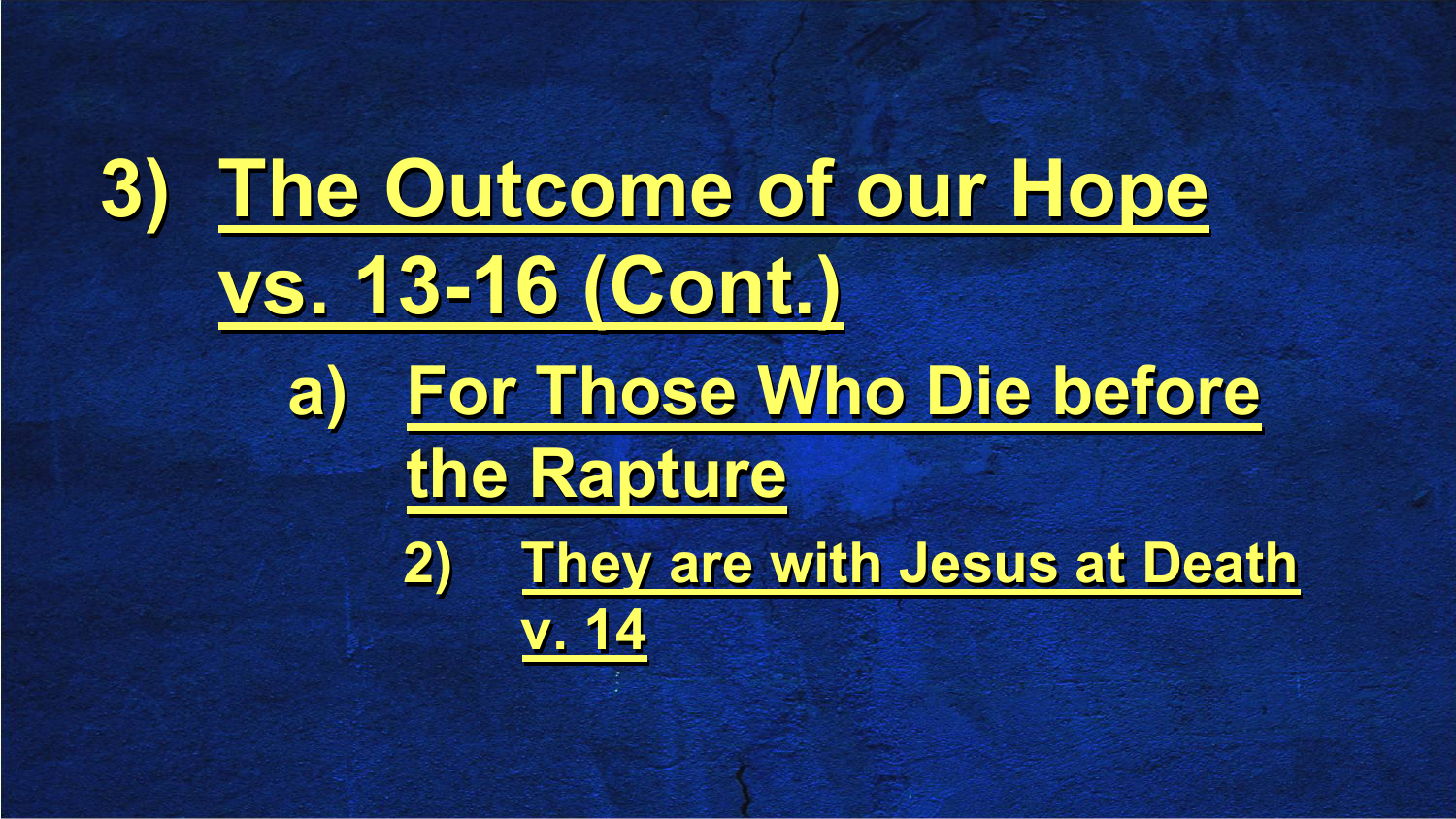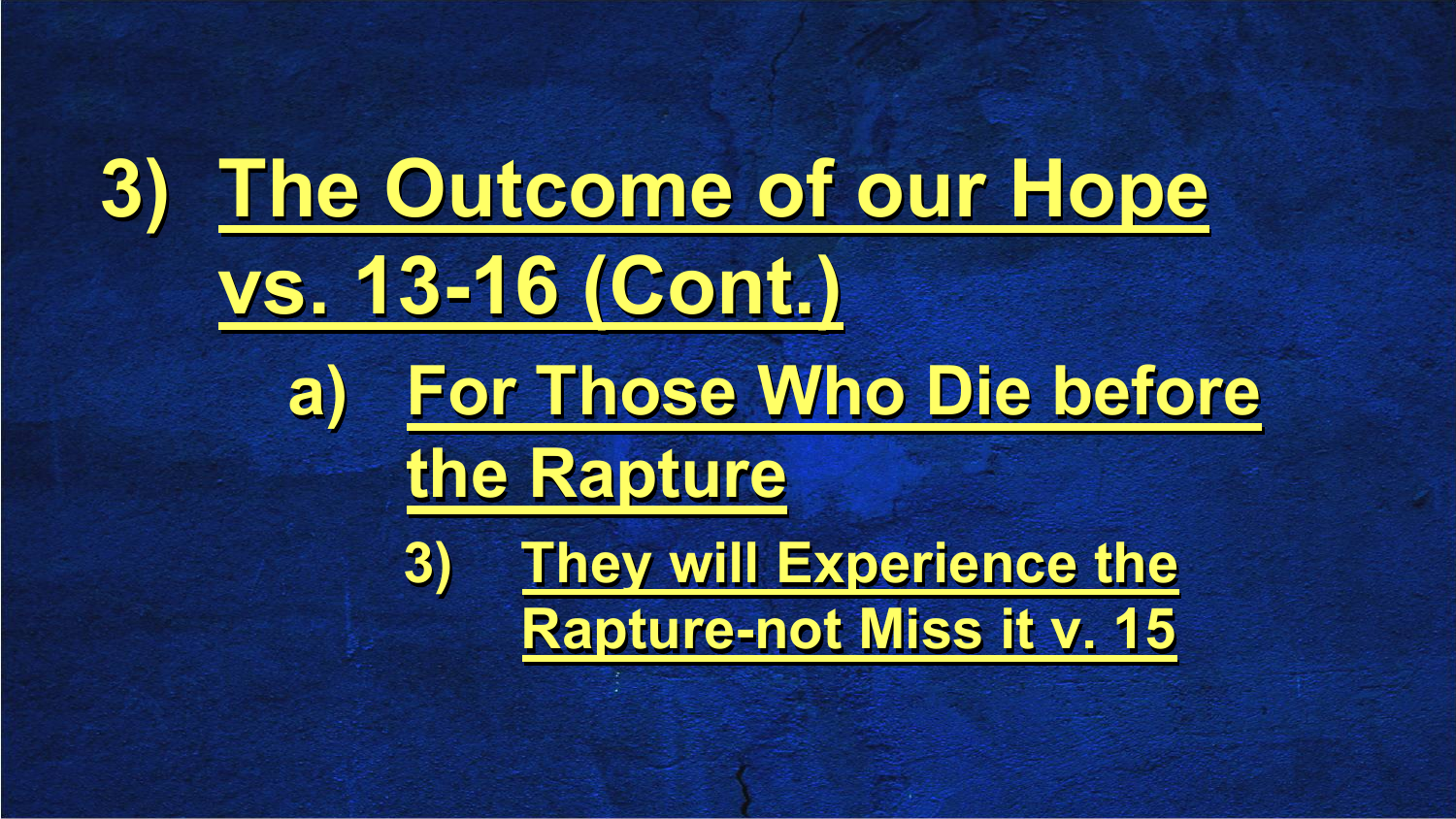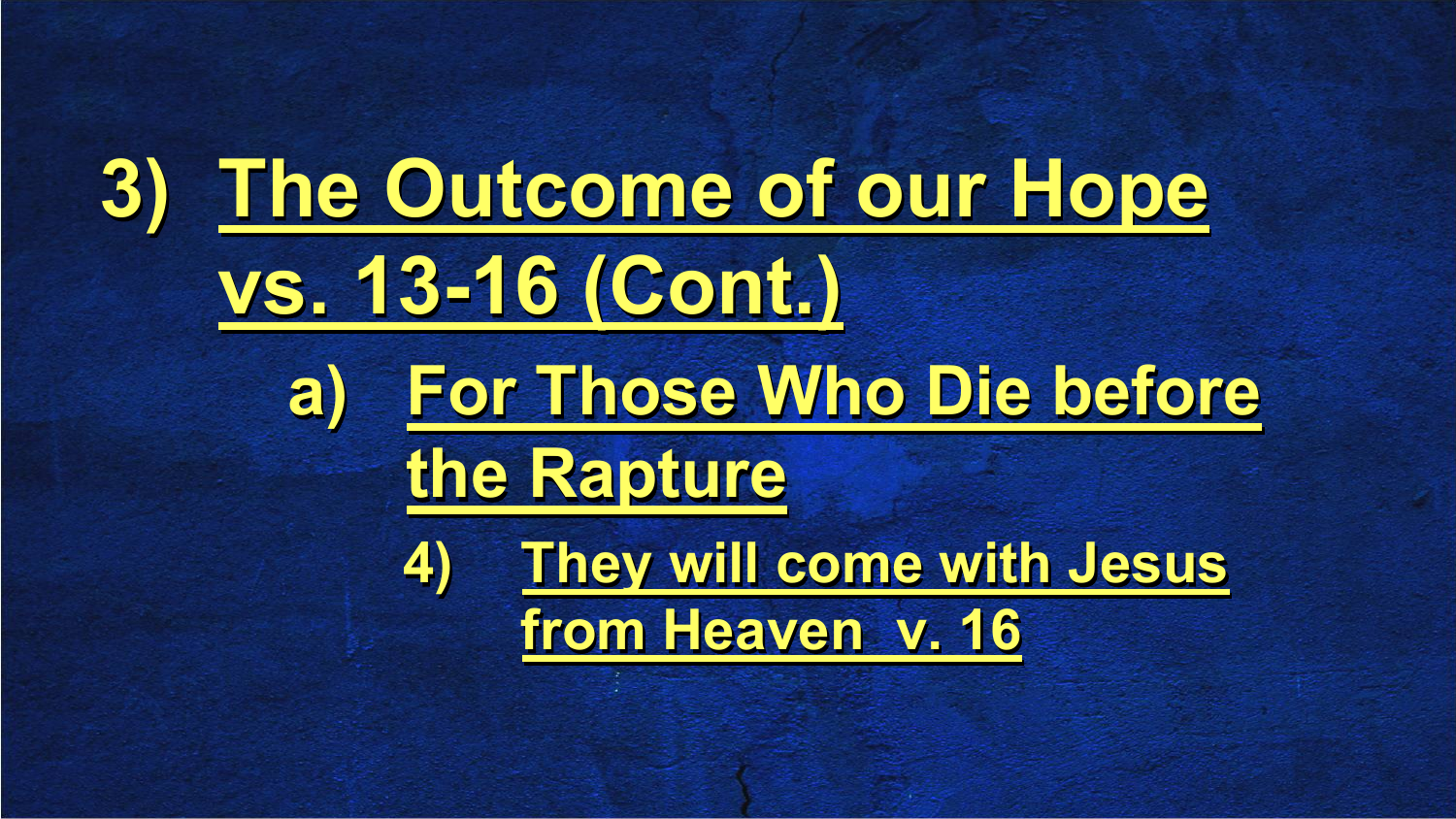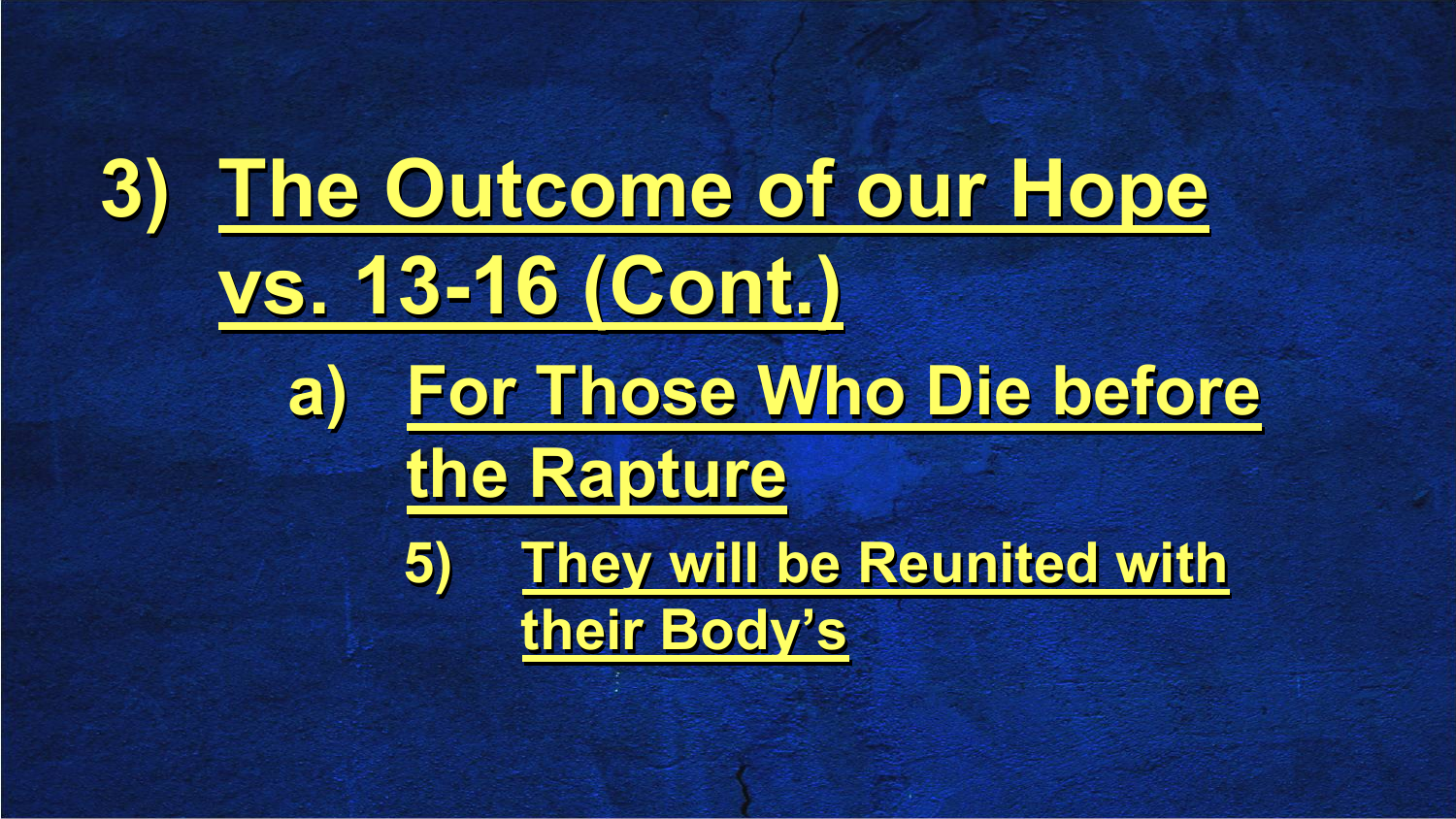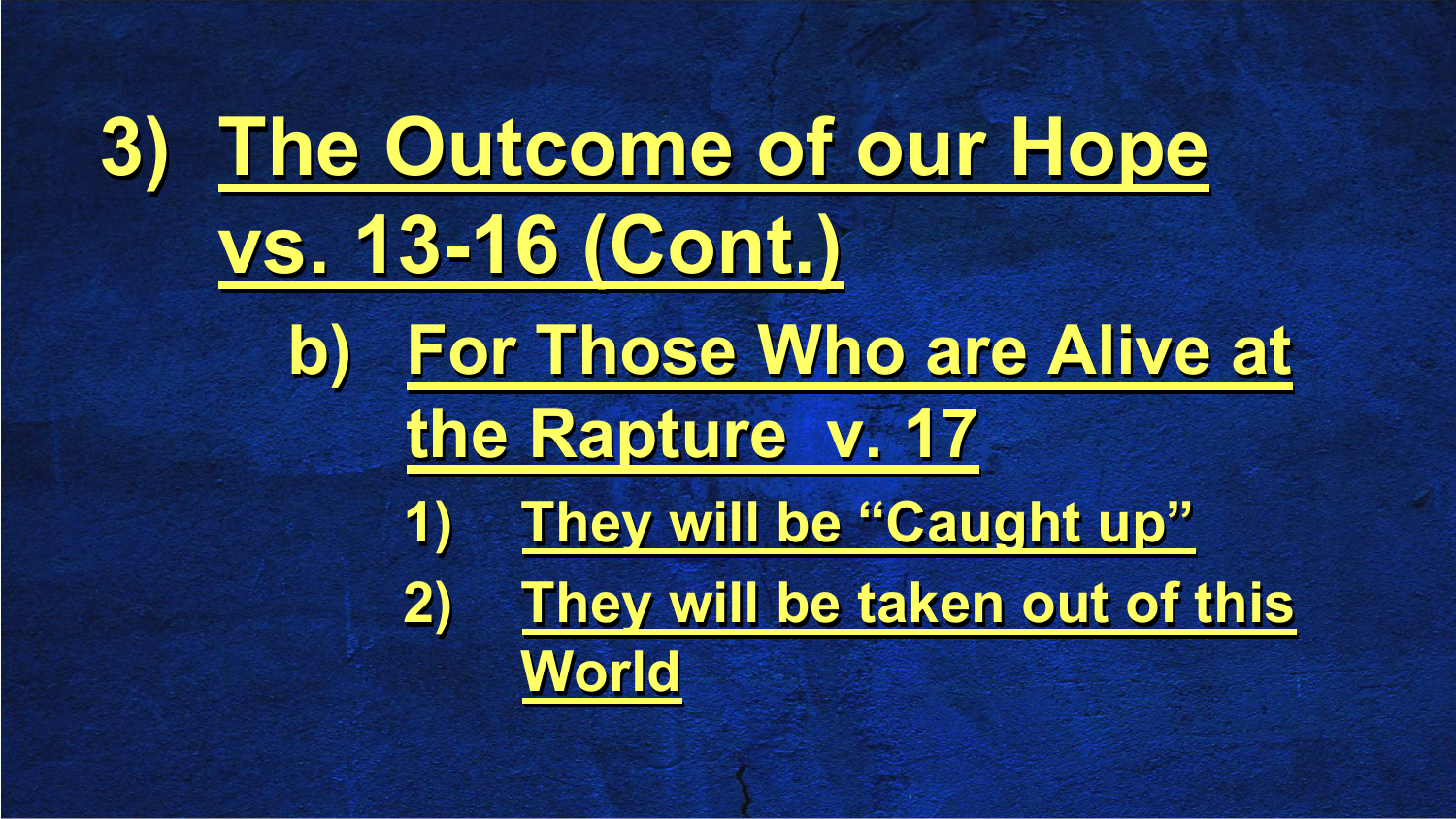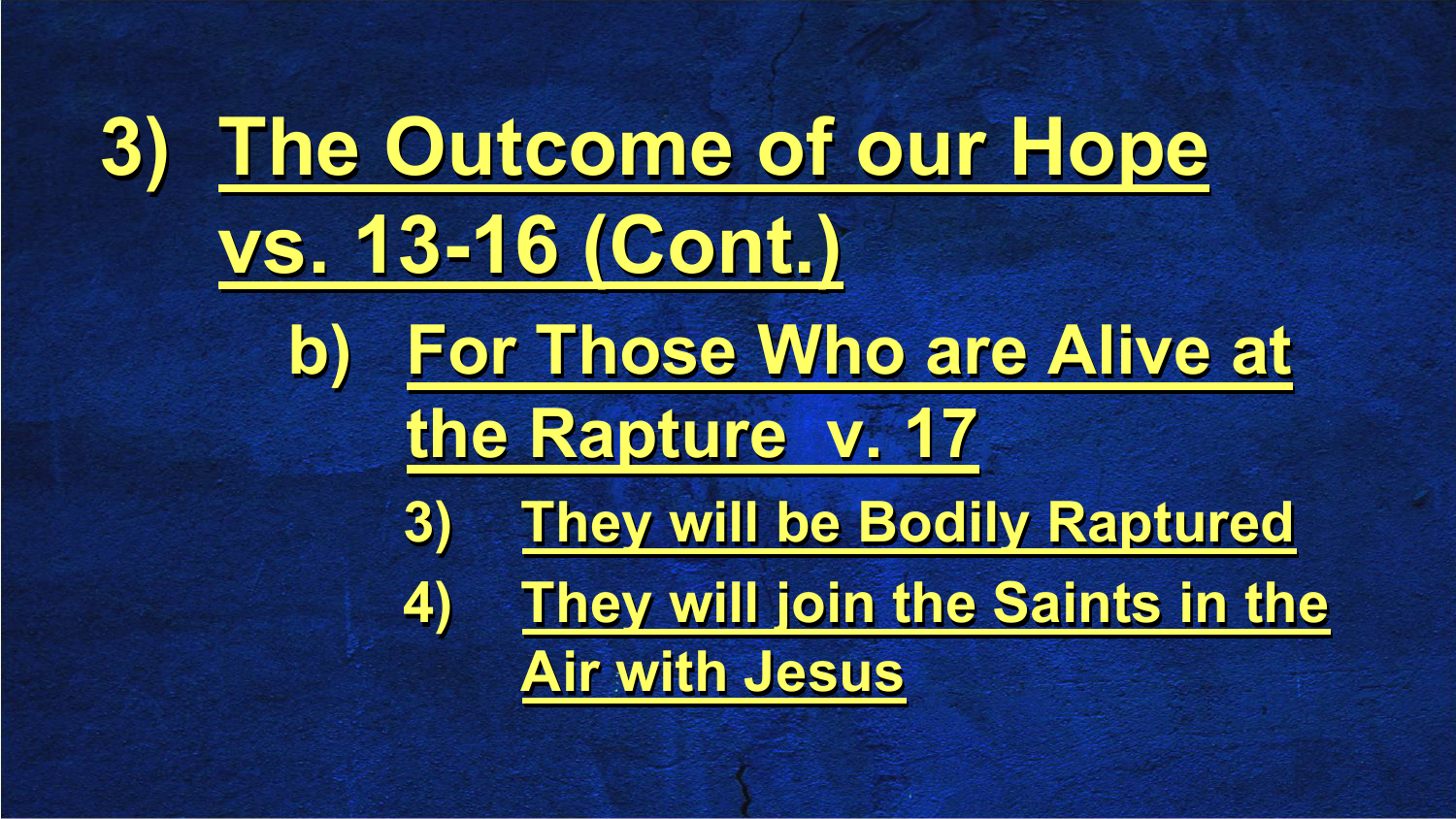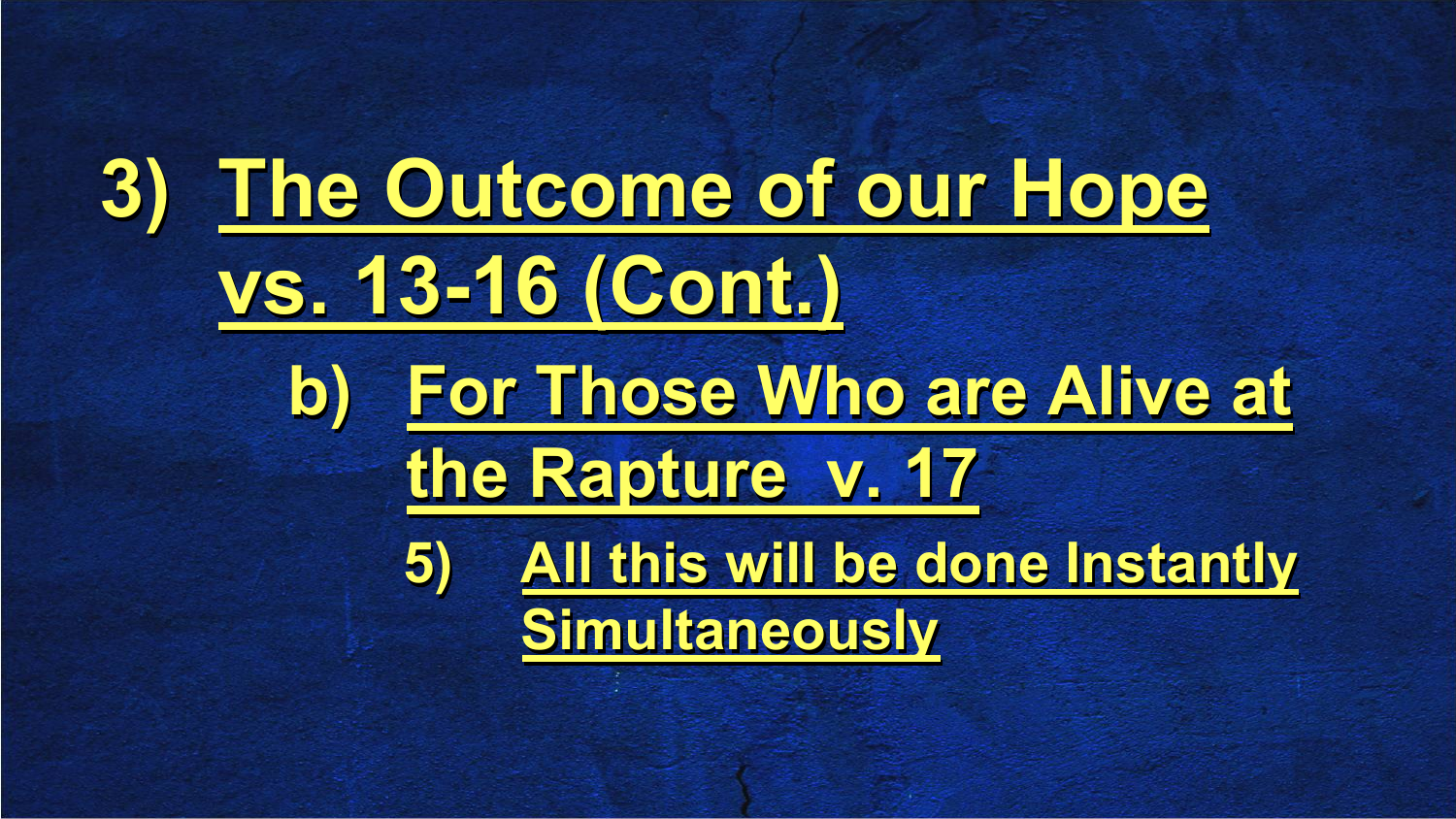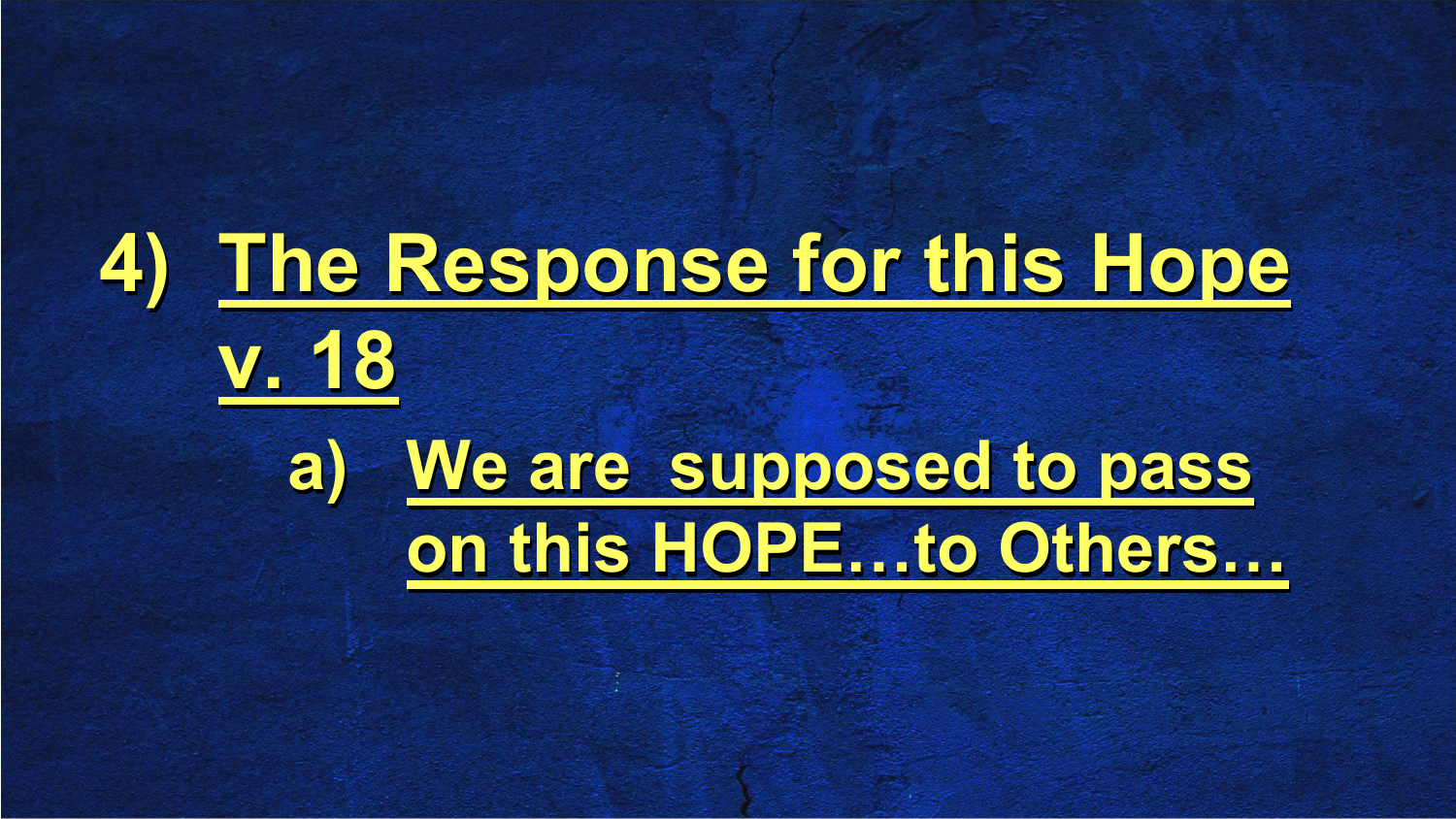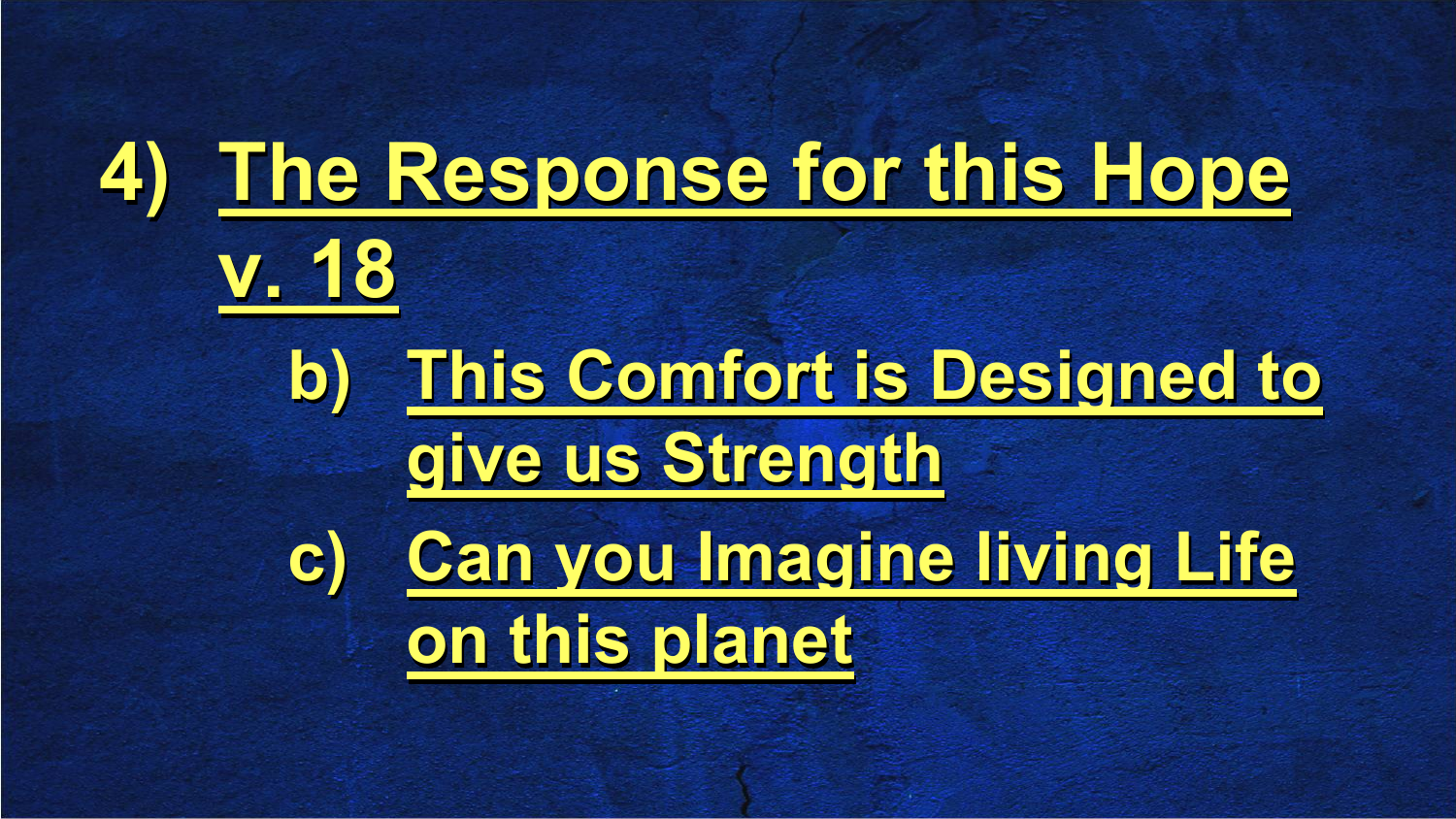#### **Application Factor**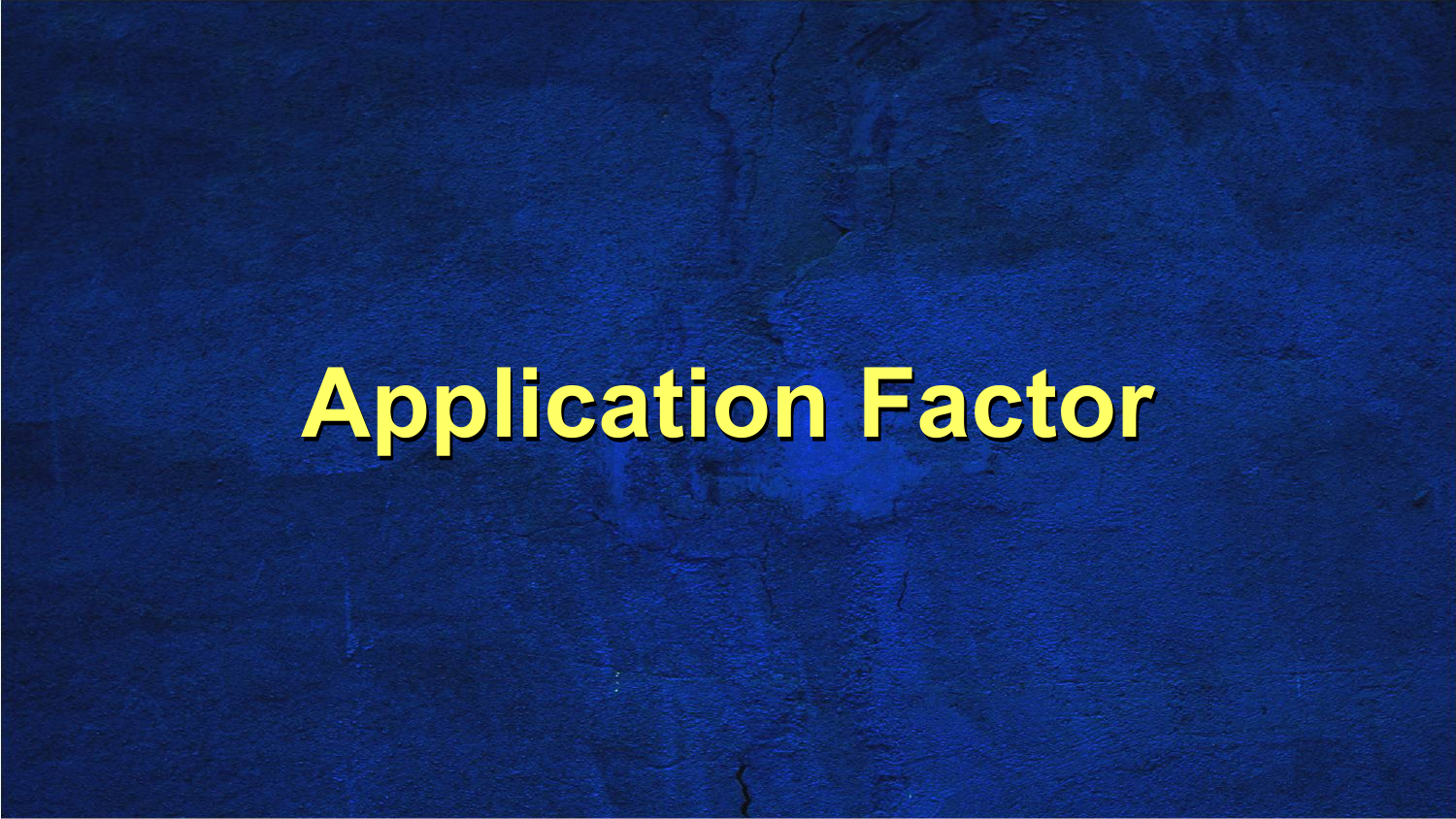### **Application Factor 1) Why Hasn't the Lord Returned?**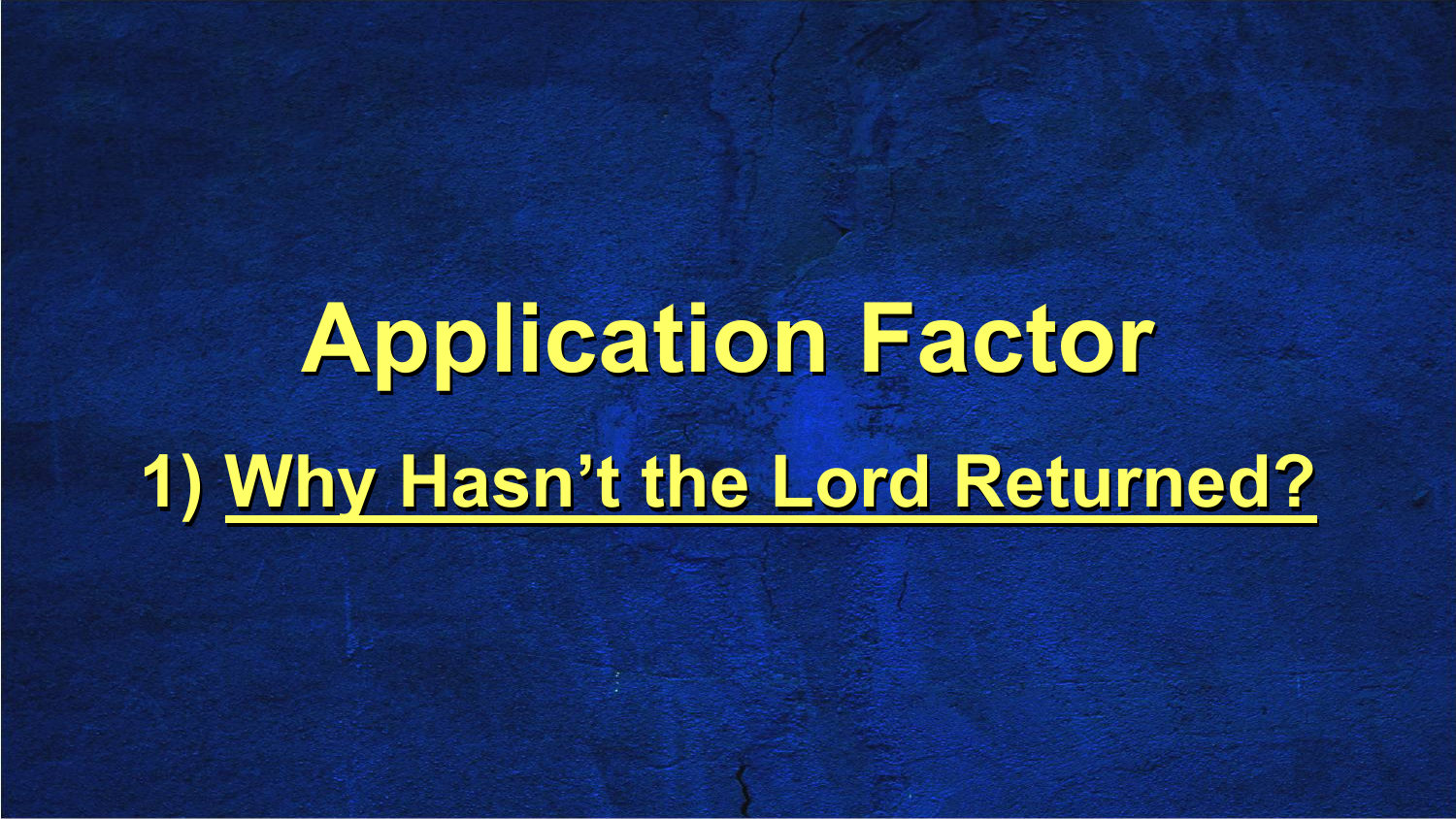### **Application Factor 2) While we Wait vs. 10-18**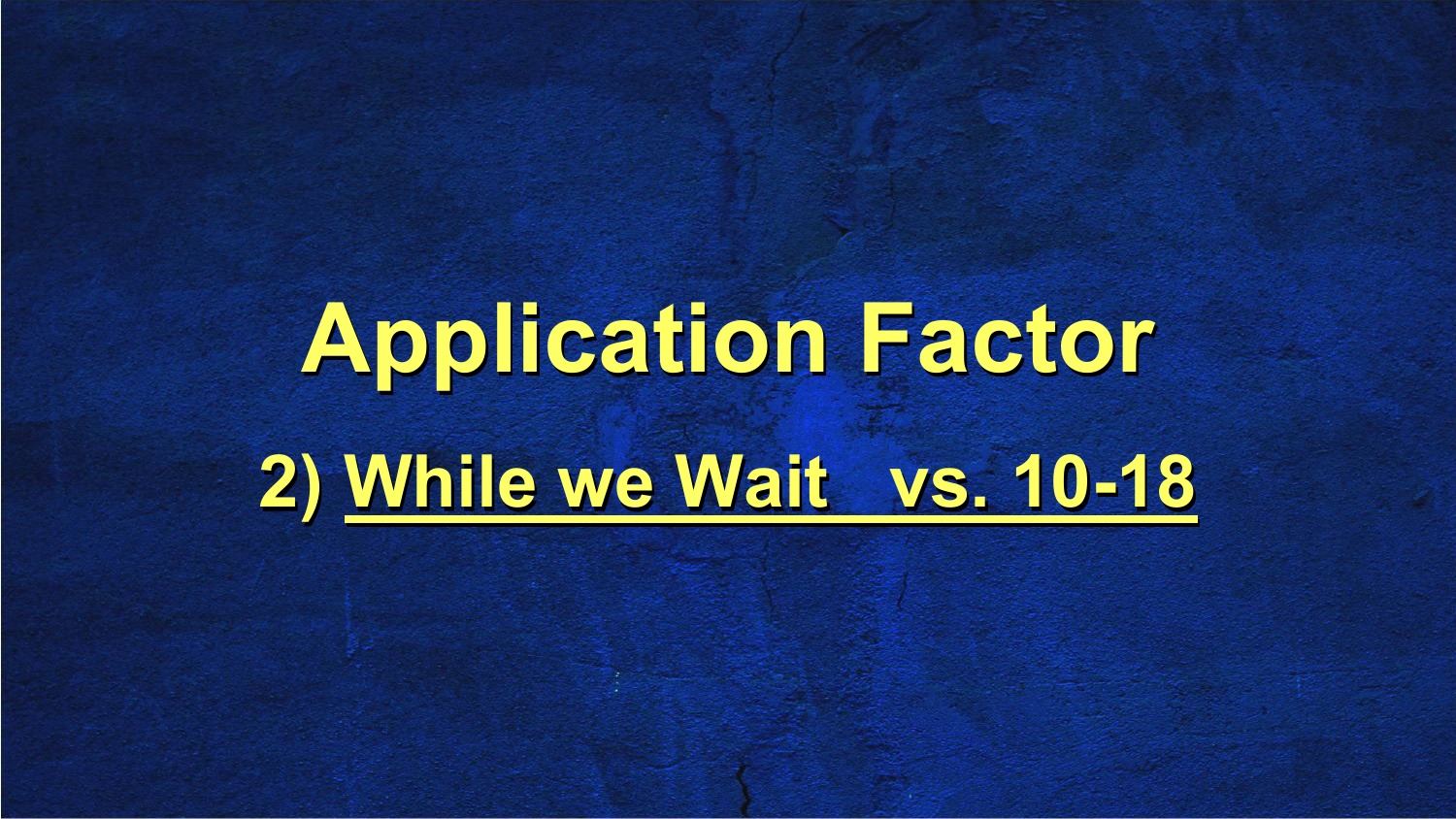# **Application Factor 2) While we Wait vs. 10-18**

**a) Be Ready vs. 10-16**